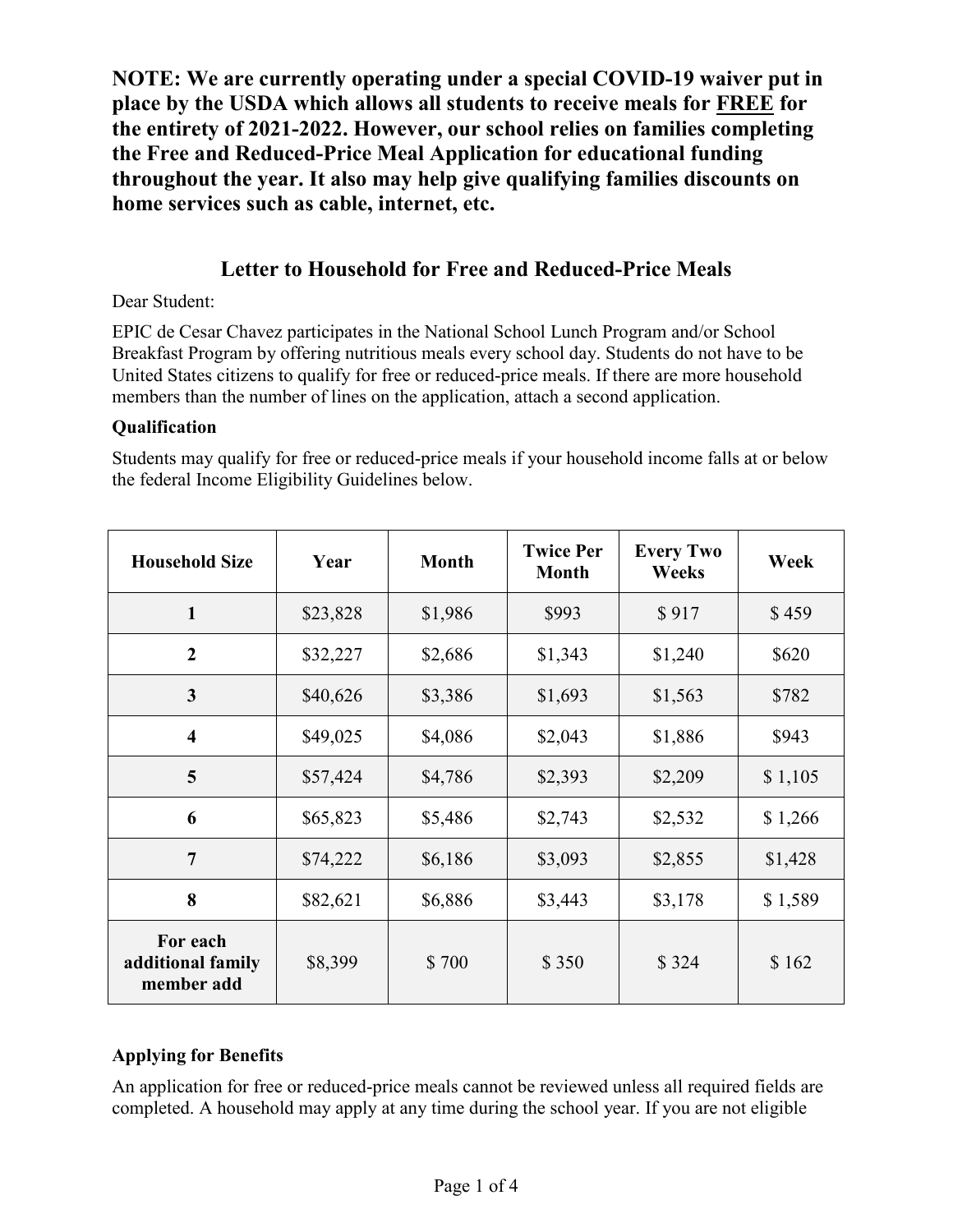now, but your household income decreases, household size increases, or a household member becomes eligible for CalFresh, California Work Opportunity and Responsibility to Kids (CalWORKs), or Food Distribution Program on Indian Reservations (FDPIR) benefits, you may submit an application at that time.

### **Direct Certification**

An application is not required if the household receives a notification letter indicating all students are automatically certified for free meals. If you did not receive a letter, please complete an application.

## **Verification**

School officials may check the information on the application at any time during the school year. You may be asked to submit information to validate your income or current eligibility for CalFresh, CalWORKs, or FDPIR benefits.

## **Women, Infants, and Children (WIC) Participants**

Households that receive Special Supplemental Nutrition Program for WIC benefits, may be eligible for free or reduced-price meals by completing an application.

## **Homeless, Migrant, Runaway, and Head Start**

Students who meet the definition of homeless, migrant, or runaway, and children participating in their school's Head Start program are eligible for free meals. Please contact school officials for assistance.

#### **Foster Child**

The legal responsibility must be through a foster care agency or court to qualify for free meals. A foster child may be included as a household member if the foster family chooses to apply for their nonfoster children on the same application and must report any personal income earned by the foster child. If the nonfoster children are not eligible, this does not prevent a foster child from receiving free meals.

#### **Fair Hearing**

If you do not agree with the school's decision regarding your application's determination or the result of verification, you may discuss it with the hearing official. You also have the right to a fair hearing, which may be requested by calling or writing to the following: [Helena Villarino-](mailto:hvillarino-wright@fieldinstitute.org)[Wright,](mailto:hvillarino-wright@fieldinstitute.org) 122 E. Tehachapi Blvd, Suite C, Tehachapi, CA. 93561, (661) 823-4393.

#### **Eligibility Carryover**

Students eligibility status from the previous school year will continue into the new school year for up to 30 operating days or until a new determination is made. When the carryover period ends, students will be charged the full price for meals, unless the household receives a notification letter for free or reduced-price meals. School officials are not required to send a reminder or expired eligibility notices.

#### **Nondiscrimination Statement**

In accordance with federal civil rights law and U.S. Department of Agriculture (USDA) civil rights regulations and policies, the USDA, its agencies, offices, and employees, and institutions participating in or administering USDA programs are prohibited from discriminating based on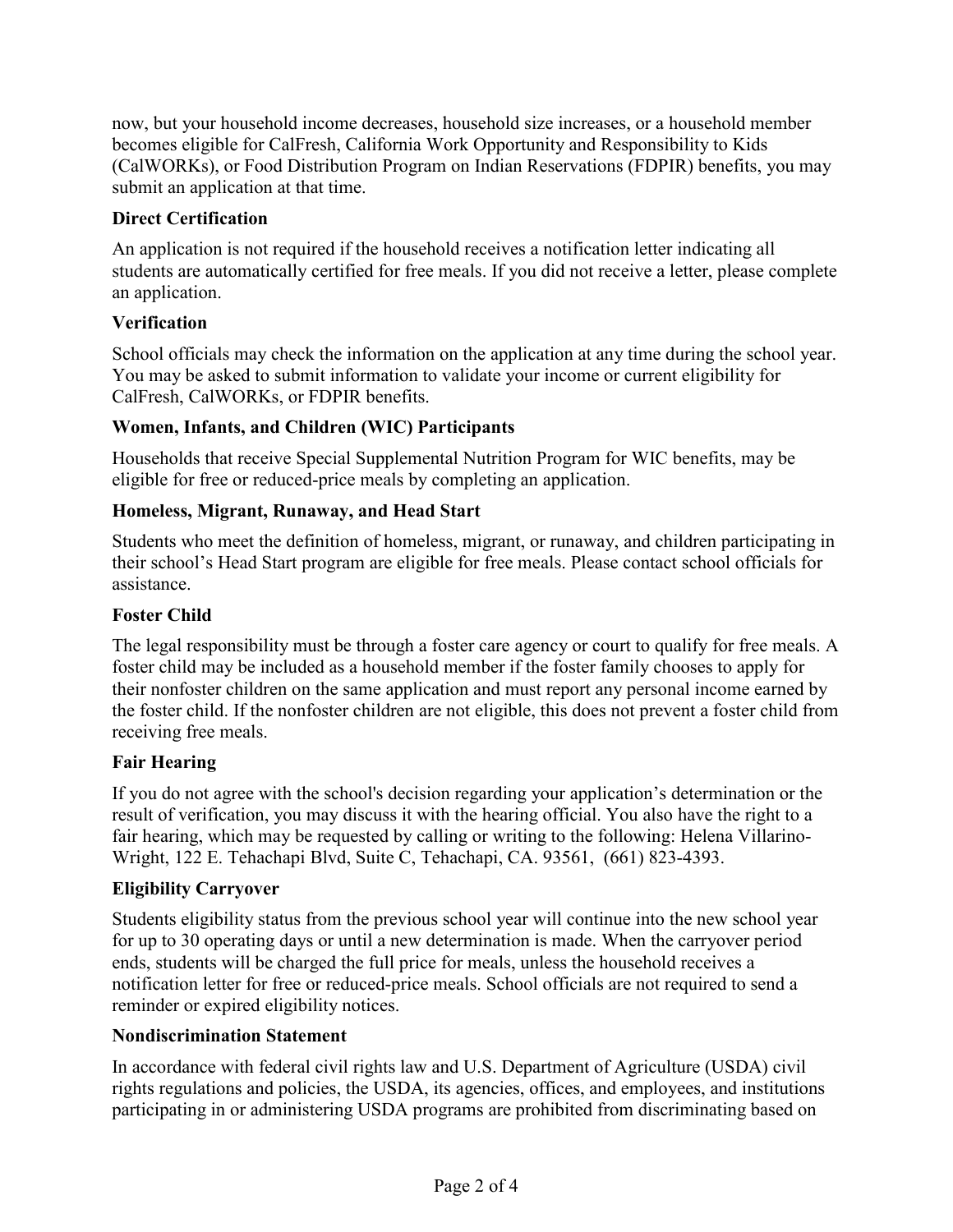race, color, national origin, sex, disability, age, or reprisal or retaliation for prior civil rights activity in any program or activity conducted or funded by USDA.

Persons with disabilities who require alternative means of communication for program information (e.g., Braille, large print, audiotape, American Sign Language, etc.), should contact the agency (state or local) where they applied for benefits. Individuals who are deaf, hard of hearing, or have speech disabilities may contact USDA through the Federal Relay Service at 800-877-8339. Additionally, program information may be made available in languages other than English.

To file a program complaint of discrimination, complete the USDA Program Discrimination Complaint Form, (AD-3027) found online at

[http://www.ascr.usda.gov/complaint\\_filing\\_cust.html,](http://www.ascr.usda.gov/complaint_filing_cust.html) and at any USDA office, or write a letter addressed to USDA and provide in the letter all of the information requested in the form. To request a copy of the complaint form, call 866-632-9992. Submit your completed form or letter to the USDA by (1) Mail: U.S. Department of Agriculture, Office of the Assistant Secretary for Civil Rights, 1400 Independence Avenue SW, Washington, D.C. 20250-9410; (2) Fax: 202-690- 7442; or (3) Email: program.intake $@$ usda.gov.

This institution is an equal opportunity provider.

#### **How to Apply for Free or Reduced-Price Meals**

Complete one application per household. Please print clearly with a pen. Incomplete, illegible, or incorrect information will delay processing.

- 1. **Student Information–**Include **all students** who attend EPIC de Cesar Chavez. Print their name (first, middle initial, last), school, grade level, and birthdate. If any student listed is a foster child, check the **Foster** box. If you are only applying for a foster child, complete STEP 1, and then continue to STEP 4. If any student listed may be homeless, migrant, or runaway, check the applicable **Homeless, Migrant, or Runaway** box and complete all **STEPS** of the application.
- 2. **Assistance Programs–**If **any** household member (child or adult) participates in CalFresh, CalWORKs, or FDPIR, then all students are eligible for free meals. Must check the applicable assistance program box, enter one case number, and then continue to STEP 4. If no one participates, skip STEP 2 and continue to STEP 3.
- 3. **Report Income for all Household Members–**Must report **gross** income (before deductions) from **all** household members (children and adults) in whole dollars. Enter **0** for any household member that does not receive income.

Report the combined **gross** income for all students listed in STEP 1 and enter the appropriate pay period. Include a foster child's income if you are applying for foster and nonfoster children on the same application.

Print the names (first and last) of **all other** household members not listed in STEP 1. Report the total **gross** income from each source and enter the appropriate pay period.

Enter the total household size (children and adults). This number **must** equal the listed household members from STEP 1 and STEP 3.